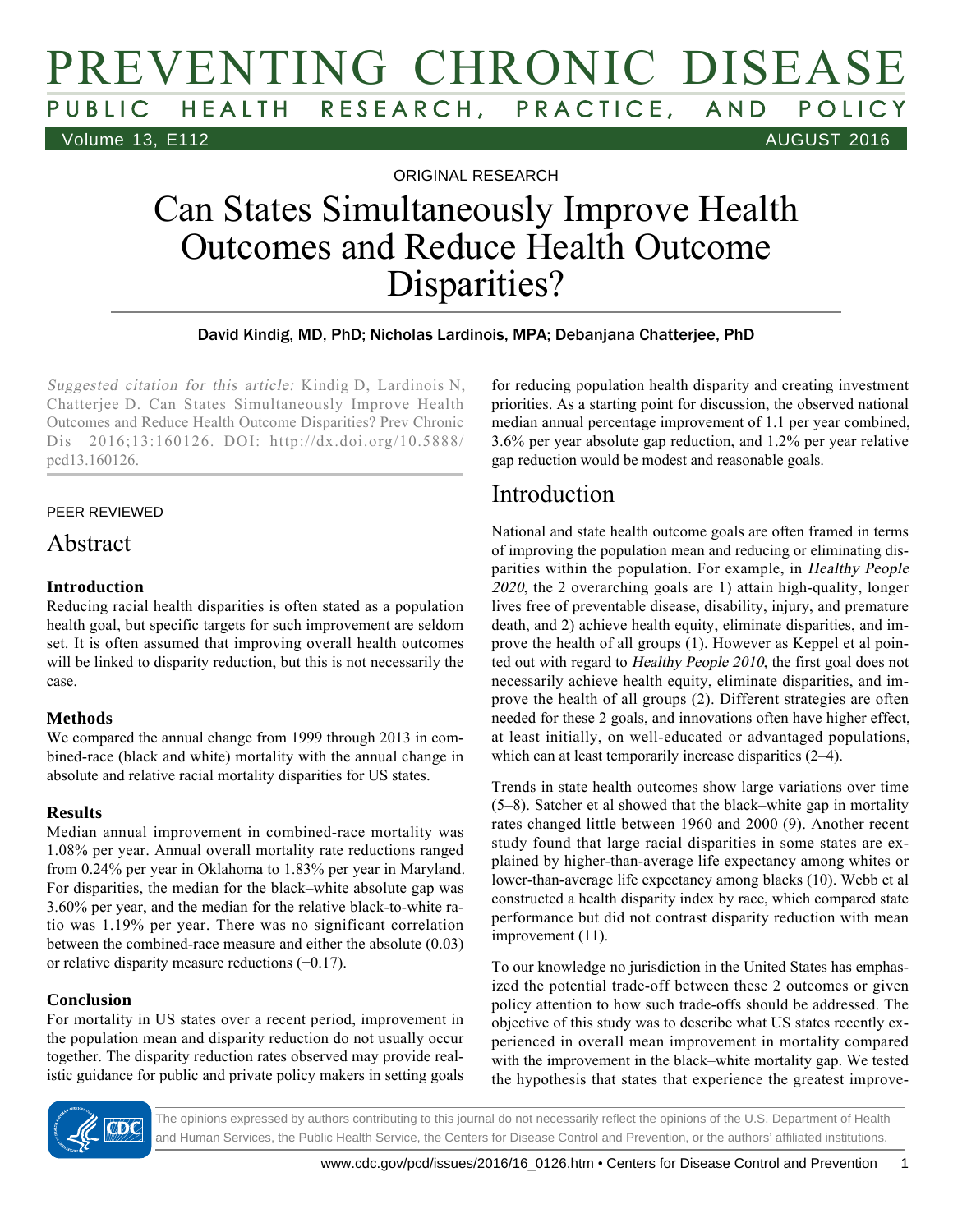ments in combined-race mortality also experience the greatest improvements in reducing racial disparities. We hope that such evidence will guide policy and investment planning so that the United States and the 50 individual states can set reasonable annual improvement targets to achieve in the coming decades.

### Methods

Data on age-adjusted mortality come from the publicly available CDC Wonder's Compressed Mortality Database (12). We extracted mortality data on people younger than 75 years for all 50 US states and Washington, DC, for all sexes, for blacks, and for white non-Hispanics for all years from 1999 through 2013. Mortality was calculated per 100,000 people and age-adjusted by using the 2000 US standard population.

We calculated the annual percentage change for the combined mortality of both races as well as by 2 mortality disparity measures for each state: racial gap as an absolute disparity measure and the black-to-white ratio as a relative disparity measure. Absolute disparity refers to the simple difference in a health outcome, whereas relative disparity refers to the health outcome of one group as a ratio of the other's health outcome. To generate annual percentage changes, we used Stata/SE 14.0 (StataCorp LP) to predict values from a linear regression of each measure on years for each state, providing a smooth linear trend (13).

The absolute mortality gap by race was calculated by subtracting the white age-adjusted mortality from the black age-adjusted mortality for each year and each state. States that reported 50 or fewer deaths in 2000 in either racial category were excluded from our analysis because too few events can cause large variation in yearto-year mortality; for blacks, the states excluded were Idaho, Maine, Montana, New Hampshire, North Dakota, South Dakota, Vermont, and Wyoming. Also excluded from our analysis were 4 states with a statistically insignificant relationship between the age-adjusted mortality racial gap and year according to a linear regression model of age-adjusted mortality racial gap and year: the excluded states were Alaska, Hawaii, West Virginia, and Wisconsin. If a basic linear regression reveals statistically insignificant results, we cannot conclude that these states' disparity reductions were statistically different from zero.

Recently published research results note that decisions about measuring disparities using absolute or relative methods, such as group rankings and direction and magnitude of changes over time, has an effect on results (14–16). Therefore, we follow the recommendation to examine and report both absolute and relative disparity results. The relative disparity measure we examined was a

black-to-white ratio of age-adjusted mortality for each state. Five additional states were found not to have significant annual percentage changes in relative mortality disparity and therefore were excluded from the relative-disparity portion of our analysis: Colorado, Iowa, Nebraska, New Mexico, and Utah.

### Results

The Table describes 1) the relationship across the states examined between annual state percentage improvement in mortality and 2) the change in the absolute racial gap and relative racial disparity from 1999 through 2013. The mean combined-race mortality rate of annual improvement was 1.11%, (standard deviation [SD] 0.42%). The range was from 1.83% in Maryland to 0.24% in Oklahoma. For annual percentage change in the racial gap, the mean was a reduction of 3.64% per year (SD, 0.97%). The range was from 6.6% in Rhode Island to 2.13% in Iowa. For annual percentage change in the black-to-white ratio, the mean was an annual reduction of 1.2% (SD, 0.4%). State mortality varied from 2.47% in Rhode Island to 0.43% in California. Figure 1 displays findings for the absolute disparity measure for all states examined.



Figure 1. Racial gap between blacks and whites versus annual percentage change in combined-race mortality: variation in 38 states' annual percentage improvement in combined-race mortality and in absolute racial gaps, 1999–2013.

The extent of improvement in combined mortality was not correlated with the reduction in the racial mortality gap (correlation coefficient = 0.03). Some states (eg, Massachusetts, Georgia) improved substantially on both combined-race mortality and absolute racial gap outcomes while other states' (eg, Oklahoma, Iowa) improvement on both was not as great. Similarly, states (eg, California, Illinois) did well on combined-race mortality improvement but not as well on absolute racial gap improvement. Conversely,

The opinions expressed by authors contributing to this journal do not necessarily reflect the opinions of the U.S. Department of Health and Human Services, the Public Health Service, the Centers for Disease Control and Prevention, or the authors' affiliated institutions.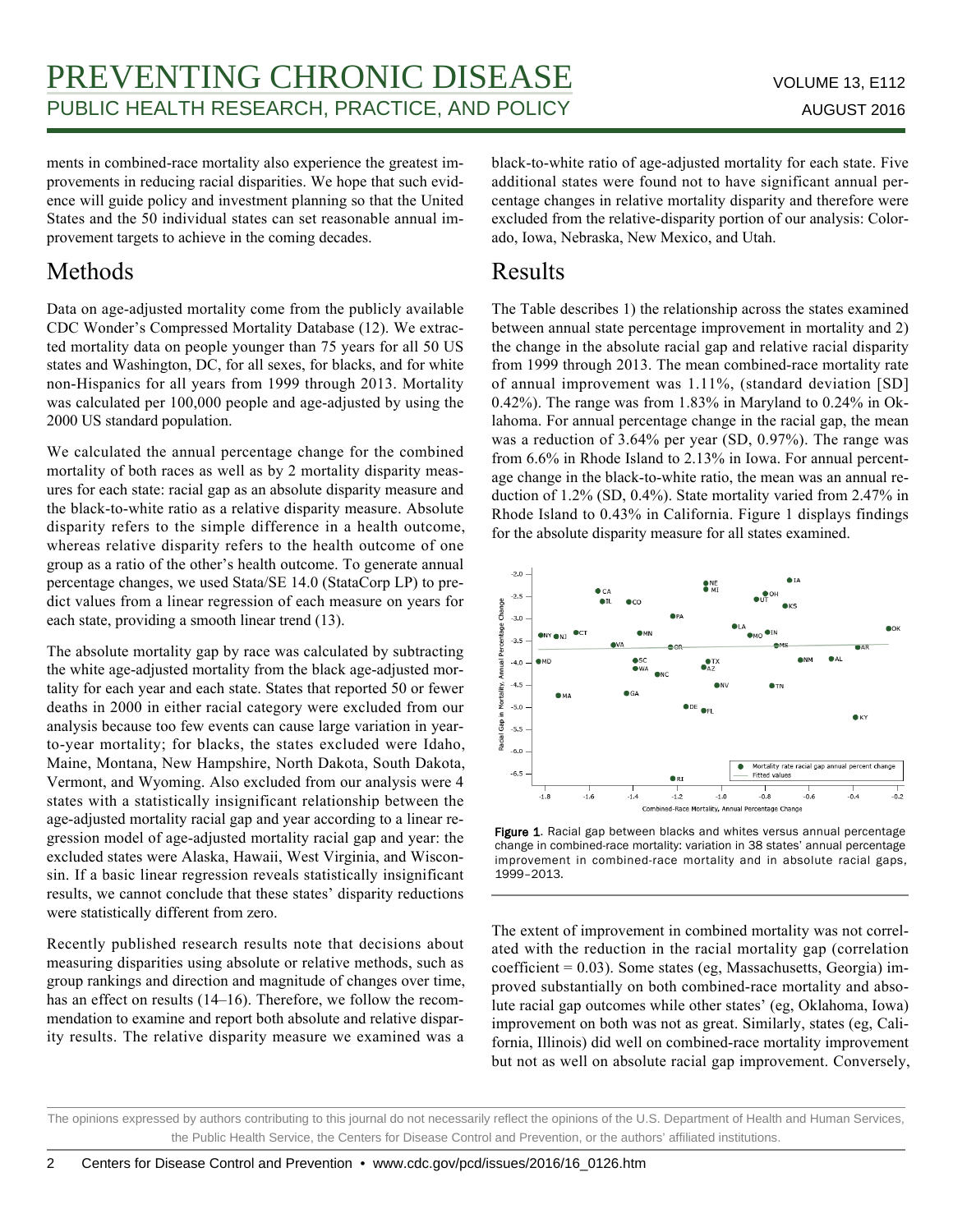some states (eg, Kentucky, Tennessee) failed to have great improvements in combined-race mortality but saw a large reduction in the absolute racial gap from 1999–2013. In every state there was improvement in both black and white mortality, but improvement in black mortality was always greater (data not shown).

Figure 2 displays a similar relationship between relative disparity and annual percentage changes in combined-race mortality across states. Again, the extent of state improvement in combined mortality is not correlated with the reduction in the relative black-towhite ratio disparity measure (correlation coefficient =  $-0.17$ ). Massachusetts and Maryland improved substantially on both combined-race mortality and relative racial gap outcomes while other states' (eg, Oklahoma, Kansas) improvement on both was not as great. California and Illinois improved greatly on the combinedrace mortality rate but not as well on the relative black-to-white ratio; the opposite was true for Kentucky and Tennessee.



Figure 2. Relative racial disparity versus annual percentage change in combined-race mortality: variation in 33 states' annual percentage improvement in combined-race (black and white) mortality and relative racial disparities, 1999–2013.

## Discussion

The lack of a strong relationship between the combined improvement in mortality and improvement in the disparity gaps answers the question posed in the title and in our hypothesis; most states have not achieved these 2 outcomes simultaneously. Some states, such as Massachusetts, did well on both mean mortality improvement and disparity reduction, while others, such as Oklahoma, have had difficulty with both. However, states often perform well with one dimension but struggle with the other.

We believe our data provide some guidance about what is possible for any state to achieve. At least one state, Maryland, experienced an annual improvement in combined mortality by 1.83% from 1999 through 2013; at least one state, Rhode Island, experienced an annual improvement of 6.6% per year in the black–white mortality absolute gap; at least one state, Rhode Island, had an annual improvement of 2.47% per year in the relative black-to-white mortality ratio. These are not theoretical targets; they are results that were achieved by at least one state during the past decade. Massachusetts performed the best in simultaneous overall improvement (1.74%), absolute disparity reduction (4.73%), and relative disparity reduction (1.3%). More work could also model and project realistic overall and disparity reduction targets that the United States and the individual US states could each achieve by using the highest performing states as guides. As a starting point for discussion, the observed national median annual percentage of 1.1% combined improvement, 3.6% absolute gap reduction, and 1.2% relative gap reduction could be future state continuous improvement benchmarks. Some states might want to use these baselines to develop targets, while others might want to use as baselines what peer states accomplished.

Our results reinforce the importance of reporting disparity results in both absolute and relative terms. Although neither measure showed an overall correlation with combined mortality improvement, there were differences across the states depending on the disparity measure used. Although each disparity measure has slightly different results, the annual percentage change for absolute and relative disparity are strongly linked (correlation coeffi $cient = 0.91$ ). Although in this study both measures showed improvement, there are examples where one measure improves but the other does not (17). Since neither is intrinsically preferable from a policy perspective, policy makers should continue to measure and target reductions in both.

Several limitations should be considered when interpreting our results. This analysis is limited to all-cause mortality; additional research is needed to look into age-specific mortality as well as non-mortality outcomes such as morbidity and health-related quality of life measures (18). In addition, specific-age groups should be examined to see whether there are life stage differences in these findings. We limited our analysis to state changes, so we do not know the extent of variation across counties in improvements or declines in trends. Nor did we examine other disparity domains such as socioeconomic status, which should be investigated since health-related socioeconomic disparities are large and are seen in every state (19). It would also be useful to examine other periods to determine whether the range in improvement we found was achieved in other periods, since what occurred in our study period might be an imperfect guide to future possibilities; the mortality experience of the previous cohorts that produced these results may be different in either direction for more recent cohorts.

The opinions expressed by authors contributing to this journal do not necessarily reflect the opinions of the U.S. Department of Health and Human Services, the Public Health Service, the Centers for Disease Control and Prevention, or the authors' affiliated institutions.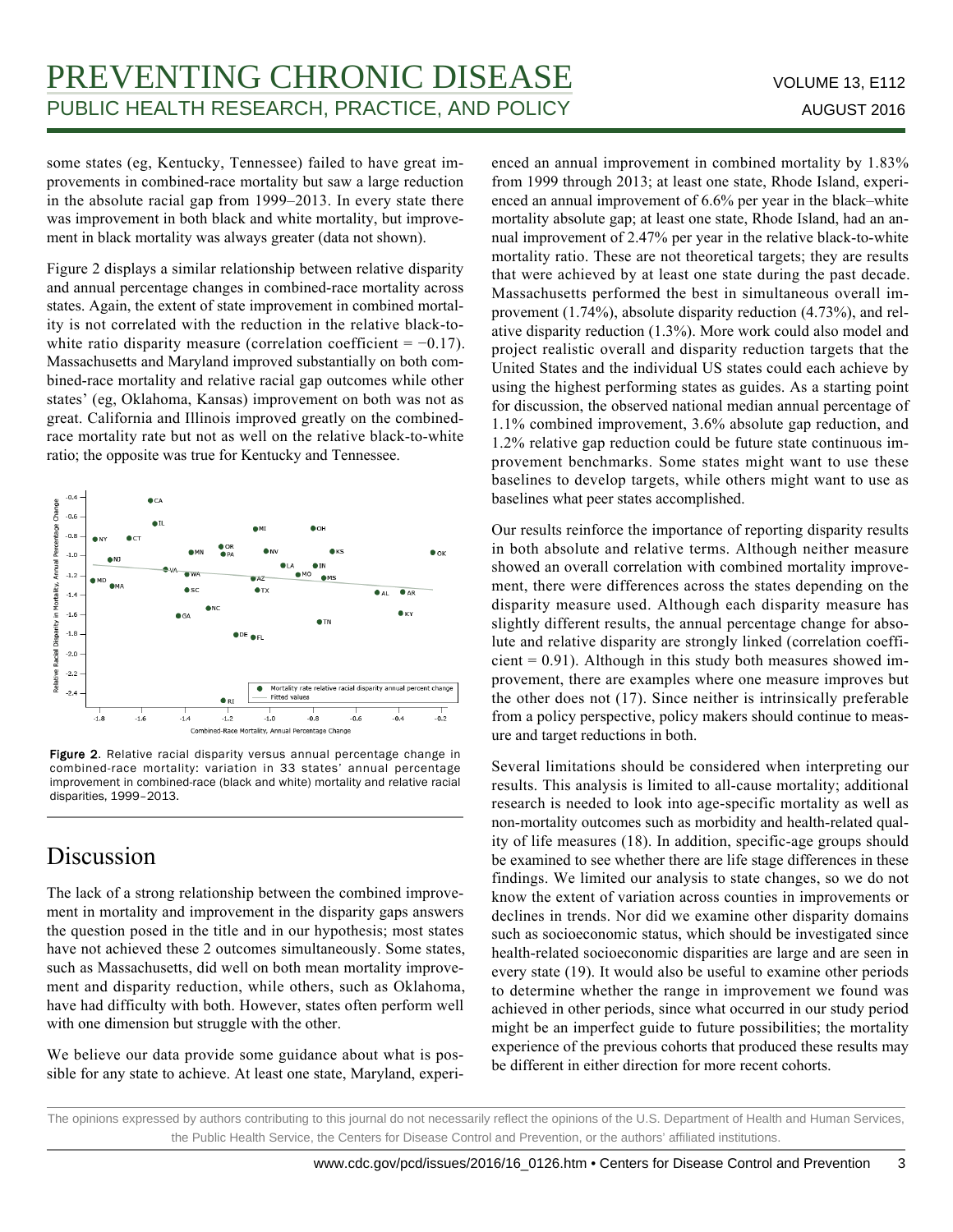Of course, these results do not indicate how any state achieved the results that we show here. We use the term "experienced" explicitly rather than "produced," since it is unclear and probably unlikely that any states produced such results intentionally in response to explicit mean improvement-disparity reduction targets, although Maryland set mean and disparity targets for a variety of health outcomes and determinants (20). Nor do we know the most cost-effective way of achieving the improvement some states achieved, either in any one of the measures or both together. Although we are beginning to collect evidence on effective programs and policies, such evidence often shows relationships for mean improvement rather than disparity reduction and overall effectiveness instead of cost effectiveness (21). Examining the states that performed well and states that performed poorly on both dimensions may reveal clues about the most effective policy packages to use for large improvement.

If a public or a private policy maker were interested in trying to determine what would produce optimal results, some standard of what "optimal" means would need to be defined. For this purpose, we believe it would be useful to have some summary metric of mean and disparity gap improvement such as the achievement index suggested by Wagstaff (22). As Wagstaff indicated, such a metric would have to reflect a value choice of the relative importance of mean improvement in mortality versus disparity reduction. Such a metric could be more complicated than the one he proposed, since several disparity domains also need to be considered. Since different states or communities would probably value each component (or each disparity domain) differently, a useful tool would be one that allows different weights to be used for each component so that achievement progress could be assessed component by component, perhaps beginning with a default standard that weighted components equally.

Despite these challenges, we believe that our results are useful now in beginning to set benchmarks for what is possible and to identify programs and policies that are most closely related to improved performance. We encourage public and private entities to 1) review what many states achieved in both general improvement and disparity reduction and 2) set policy and investment priorities in accordance with their own values and perspectives (23).

## Acknowledgments

This work was partly supported by the Robert Wood Johnson Foundation Health and Society Scholars program at the University of Wisconsin-Madison as well as a Robert Wood Johnson Foundation research grant to the University of Wisconsin Population Health Institute. We appreciate methods advice from Yukiko Asada, PhD, at Dalhousie University.

### Author Information

Corresponding Author: David Kindig, MD, PhD, University of Wisconsin-Madison, Population Health Institute, 610 Walnut St, 550 WARF, Madison, WI 53726. Telephone: 608-263-4886. Email: dakindig@wisc.edu.

Author Affiliations: Nicholas Lardinois, University of Wisconsin-Madison, Population Health Institute, Madison, Wisconsin; Debanjana Chatterjee, Division of General Pediatrics and Adolescent Health, University of Minnesota School of Medicine, Minneapolis, Minnesota.

### References

- 1. Aungst RB. Healthy people 2020. Perspectives on Audiology 2011;7(1):29–33.
- 2. Keppel K, Bilheimer L, Gurley L. Improving population health and reducing health care disparities. Health Aff (Millwood) 2007;26(5):1281–92.
- 3. Benach J, Malmusi D, Yasui Y, Martínez JM, Muntaner C. Beyond Rose's strategies: a typology of scenarios of policy impact on population health and health inequalities. Int J Health Serv 2011;41(1):1–9.
- 4. Deaton A. Policy implications of the gradient of health and wealth. Health Aff (Millwood) 2002;21(2):13–30.
- 5. Remington PL, Catlin BB, Kindig DA. Monitoring progress in population health: trends in premature death rates. Prev Chronic Dis 2013;10:E214.
- 6. Orsi JM, Margellos-Anast H, Whitman S. Black-white health disparities in the United States and Chicago: a 15-year progress analysis. Am J Public Health 2010;100(2):349–56.
- 7. Drewette-Card RJ, Landen MG. The disparity change score: a new methodology to examine health disparities in New Mexico. J Public Health Manag Pract 2005;11(6):484–92.
- 8. Pearcy JN, Keppel KG. Monitoring change in health disparity. J Public Health Manag Pract 2008;14(5):481–6.
- 9. Satcher D, Fryer GE Jr, McCann J, Troutman A, Woolf SH, Rust G. What if we were equal? A comparison of the blackwhite mortality gap in 1960 and 2000. Health Aff (Millwood) 2005;24(2):459–64.
- 10. Bharmal N, Tseng CH, Kaplan R, Wong MD. State-level variations in racial disparities in life expectancy. Health Serv Res 2012;47(1 Pt 2):544–55.
- 11. Webb BC, Simpson SL, Hairston KG. From politics to parity: using a health disparities index to guide legislative efforts for health equity. Am J Public Health 2011;101(3):554–60.

The opinions expressed by authors contributing to this journal do not necessarily reflect the opinions of the U.S. Department of Health and Human Services, the Public Health Service, the Centers for Disease Control and Prevention, or the authors' affiliated institutions.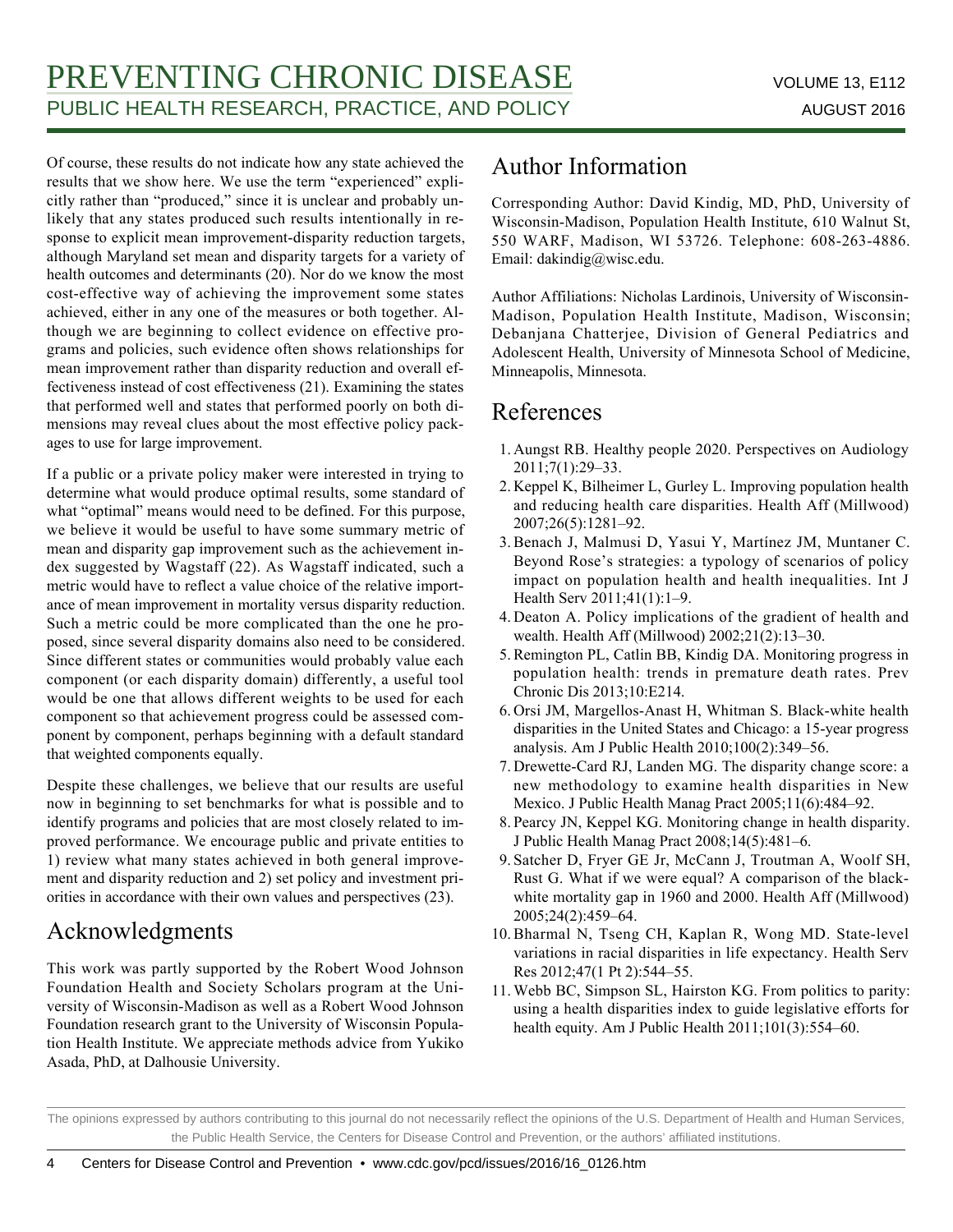- 12. Underlying cause of death database. Atlanta (GA): National Center for Health Statistics, Centers for Disease Control and Prevention; 1999–2013. http://wonder.cdc.gov/controller/ datarequest/D76. Accessed April 8, 2015.
- 13. State disparity trends. Madison (WI): University of Wisconsin-Madison Population Health Institute. http:// uwphi.pophealth.wisc.edu/programs/match/recent-projects/ StateDisparityTrends.htm
- 14. Harper S, King NB, Meersman SC, Reichman ME, Breen N, Lynch J. Implicit value judgments in the measurement of health inequalities. Milbank Q 2010;88(1):4–29.
- 15. Asada Y. On the choice of absolute or relative inequality measures. Milbank Q 2010;88(4):616–22, discussion 623–7.
- 16. Kjellsson G, Gerdtham UG, Petrie D. Lies, damned lies, and health inequality measurements: understanding the value judgments. Epidemiology 2015;26(5):673–80.
- 17. Canadian Institute for Health Information. Trends in incomerelated health inequalities in Canada: technical report; 2015. https://secure.cihi.ca/free\_products/trends\_in\_income\_related inequalities in canada\_2015\_en.pdf. Accessed March 31, 2016.
- 18. Kindig DA. Which outcomes should we improve? University of Wisconsin-Madison, Department of Population Health Sciences; 2011. http://www.improvingpopulationhealth.org/ blog/2011/02/which\_outcomes\_improve.html. Accessed March 31, 2016.
- 19. Asada Y, Yoshida Y, Whipp AM. Summarizing social disparities in health. Milbank Q 2013;91(1):5–36.
- 20. Maryland state health improvement process. Baltimore (MD): Department of Health and Mental Hygiene, Office of Population Health Improvement, State of Maryland. http:// dhmh.maryland.gov/ship/Pages/home.aspx. Accessed May 22, 2016.
- 21. Rankings: roadmaps to county health. Madison (WI): Robert Wood Johnson Foundation and the University of Wisconsin-Madison Population Health Institute. http:// www.countyhealthrankings.org/roadmaps. Accessed December 14, 2015.
- 22. Wagstaff A. Inequality aversion, health inequalities and health achievement. J Health Econ 2002;21(4):627–41.
- 23. Rigby E, Soss J, Booske BC, Rohan AM, Robert SA. Public responses to health disparities: how group cues influence support for government intervention. Soc Sci Q 2009; 90(5):1321–40.

The opinions expressed by authors contributing to this journal do not necessarily reflect the opinions of the U.S. Department of Health and Human Services, the Public Health Service, the Centers for Disease Control and Prevention, or the authors' affiliated institutions.